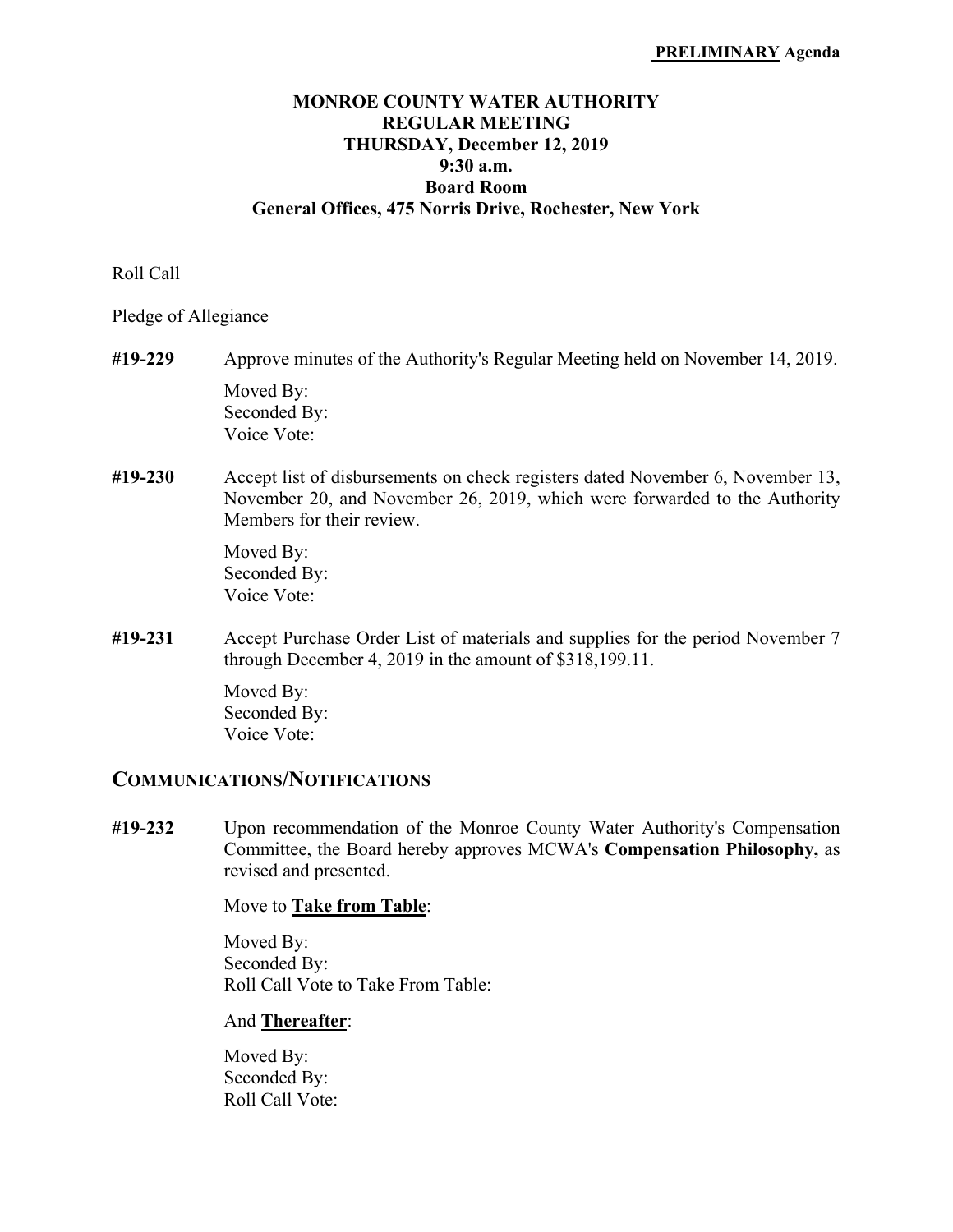**#19-233** Confirm the following promotional appointment pending approval and pursuant to the Rules and Regulations of the Monroe County Civil Service Commission:

> Promotional Appointment of Jessica Pugsley to the title of Office Clerk II, effective December 16, 2019, at Salary Schedule 5, Group 3.

 Moved By: Seconded By: Roll Call Vote:

**#19-234** Authorize the Executive Director to enter into any and all agreements with the New York State Department of Transportation for the **Route 96 MbC from Mitchell Road to Garnsey Road, Towns of Perinton and Pittsford, Monroe County, P.I.N. 4096.68.321.** 

> Moved By: Seconded By: Roll Call Vote:

**#19-235** WHEREAS, the New York State Department of Transportation proposes the **Route 96 MbC from Mitchell Road to Garnsey Road, Towns of Perinton and Pittsford, Monroe County, P.I.N. 4096.68.321,** and

> WHEREAS, the State will include as part of the construction, reconstruction, or improvement of the above-mentioned project the elevation adjustments of approximately six (6) water valve boxes, one (1) manhole and (3) water main relocations pursuant to Section 10, Subdivision 24, of the State Highway Law, as shown on the contract plans and Utility Special Notes relating to the project and meeting the requirements of the owner, and

> WHEREAS, the service life of the adjusted and/or replaced utilities has not been extended, and

> WHEREAS, the State will provide for the reconstruction of the above-mentioned work, as shown on the contract plans and Utility Special Notes, relating to the above mentioned project.

#### NOW, THEREFORE,

BE IT RESOLVED: That the **Monroe County Water Authority** approves of the adjustments to water line valve boxes and the above-mentioned work performed on the project and shown on the contract plans relating to the project and that the **Monroe County Water Authority** will maintain, or cause to be maintained, the adjusted facilities performed as above stated and as shown on the contract plans.

 BE IT FURTHER RESOLVED that the **Executive Director** has the authority to sign, with the concurrence of the **Monroe County Water Authority Board of Directors**, any and all documentation that may become necessary as a result of this project as it relates to the **Monroe County Water Authority,** and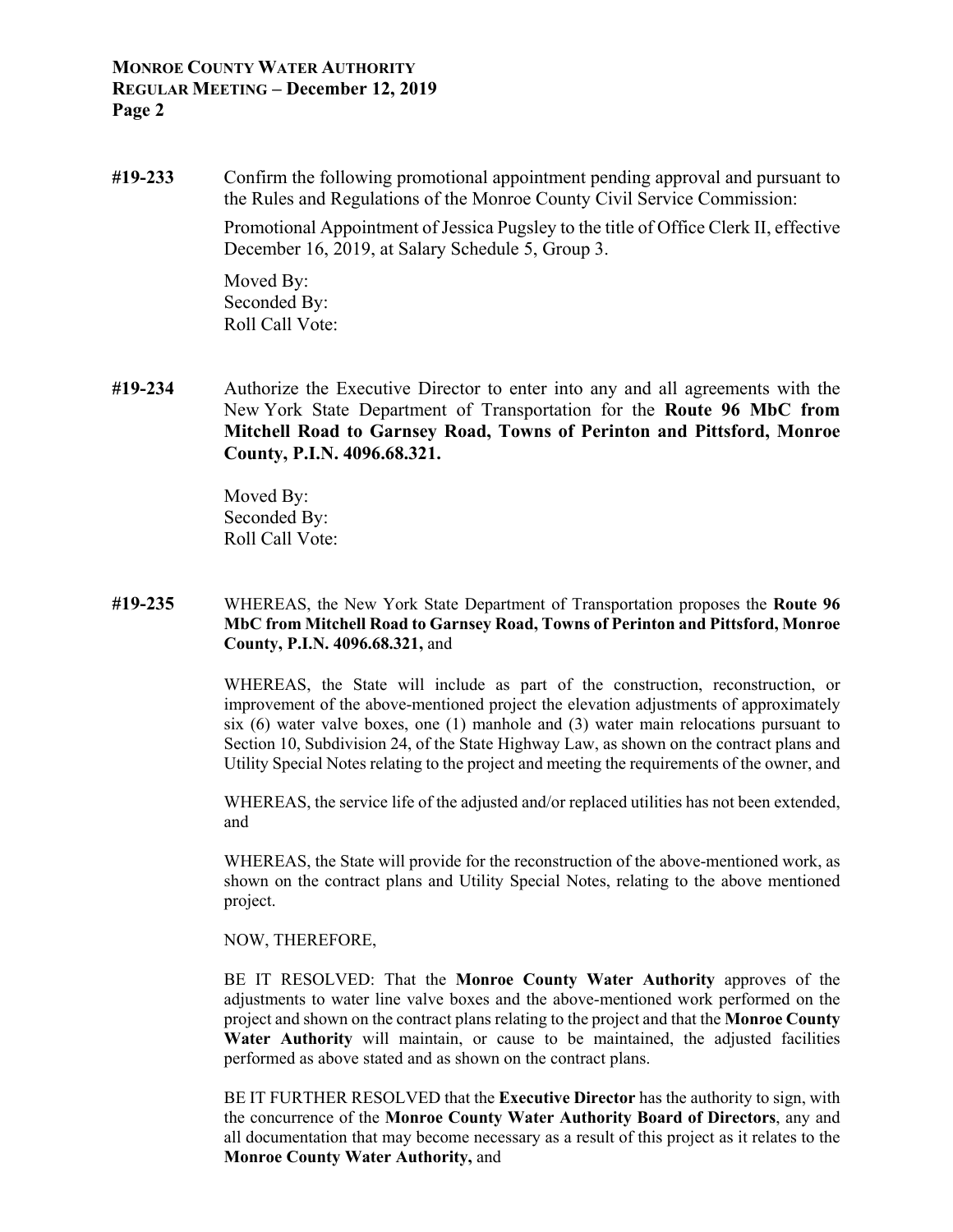BE IT FURTHER RESOLVED: That the **Monroe County Water Authority** is hereby directed to transmit five (5) certified copies of the foregoing resolution to the New York State Department of Transportation.

Moved By: Seconded By: Roll Call Vote:

**#19-236** Authorize the Executive Director to enter into any and all agreements with the New York State Department of Transportation for the **NY-252 MbC from Lowenthal Road to Marketplace Drive, Town of Henrietta, Monroe County, P.I.N. 4252-12.321.** 

> Moved By: Seconded By: Roll Call Vote:

### **#19-237** WHEREAS, the New York State Department of Transportation proposes the **NY-252 MbC from Lowenthal Road to Marketplace Drive, Town of Henrietta, Monroe County, P.I.N. 4252.12.321,** and

WHEREAS, the State will include as part of the construction, reconstruction, or improvement of the above-mentioned project **the verification of location and depth or relocation of approximately (9) sections of water main** pursuant to Section 10, Subdivision 24, of the State Highway Law, as shown on the contract plans and Utility Special Notes relating to the project and meeting the requirements of the owner, and

WHEREAS, the service life of the adjusted and/or replaced utilities has not been extended, and

WHEREAS, the State will provide for the reconstruction of the above mentioned work, as shown on the contract plans and Utility Special Notes, relating to the above mentioned project.

NOW, THEREFORE,

BE IT RESOLVED: That the **Monroe County Water Authority** approves of the adjustment to water line valve boxes and the above-mentioned work performed on the project and shown on the contract plans relating to the project and that the **Monroe County Water Authority** will maintain, or cause to be maintained, the adjusted facilities performed as above stated and as shown on the contract plans.

 BE IT FURTHER RESOLVED that the **Executive Director** has the authority to sign, with the concurrence of the **Monroe County Water Authority Board of Directors**, any and all documentation that may become necessary as a result of this project as it relates to the **Monroe County Water Authority,** and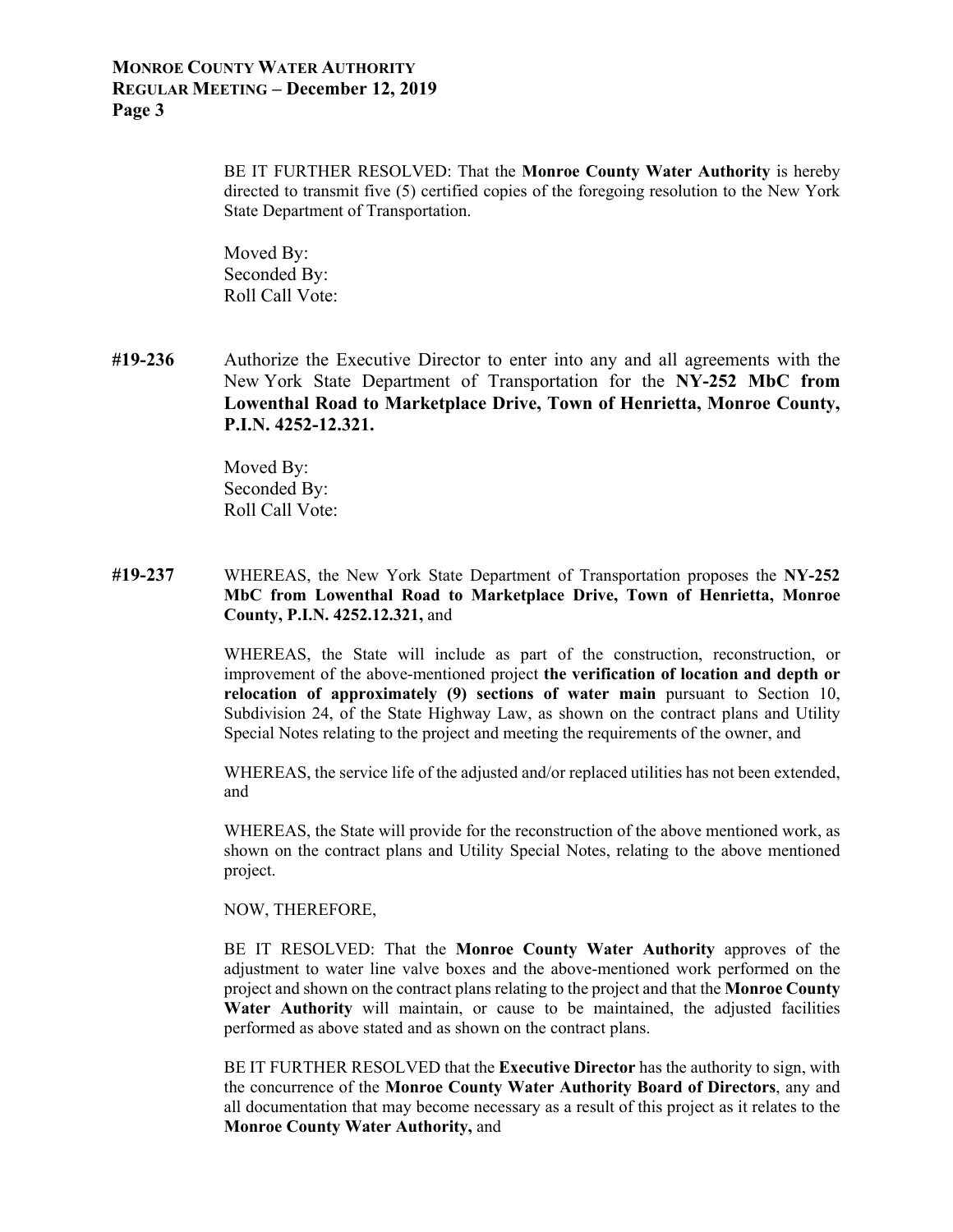BE IT FURTHER RESOLVED: That the **Monroe County Water Authority** is hereby directed to transmit five (5) certified copies of the foregoing resolution to the New York State Department of Transportation.

 Moved By: Seconded By: Roll Call Vote:

**#19-238** Authorize the Executive Director to enter into any and all agreements with the New York State Department of Transportation for the **NY-941B (Empire Blvd) Rehabilitation from Culver Road to Helendale Road, Town of Irondequoit, City of Rochester, Monroe County, P.I.N. 4404.19.321.** 

> Moved By: Seconded By: Roll Call Vote:

**#19-239** WHEREAS, the New York State Department of Transportation proposes the **NY-941B (Empire Blvd) Rehabilitation, from Culver Road to Helendale Road, Town of Irondequoit, City of Rochester, Monroe County, P.I.N. 4404.19.321,** and

> WHEREAS, the State will include as part of the construction, reconstruction, or improvement of the above-mentioned project **the relocation of (4) hydrants, elevation adjustments of approximately (28) water valve boxes, and verify location, depth or relocate (8) services** pursuant to Section 10, Subdivision 24, of the State Highway Law, as shown on the contract plans and Utility Special Notes relating to the project and meeting the requirements of the owner, and

> WHEREAS, the service life of the adjusted and/or replaced utilities has not been extended, and

> WHEREAS, the State will provide for the reconstruction of the above-mentioned work, as shown on the contract plans and Utility Special Notes, relating to the above-mentioned project.

NOW, THEREFORE,

BE IT RESOLVED: That the **Monroe County Water Authority** approves of the adjustment to water line valve boxes and the above-mentioned work performed on the project and shown on the contract plans relating to the project and that the **Monroe County Water Authority** will maintain, or cause to be maintained, the adjusted facilities performed as above stated and as shown on the contract plans.

 BE IT FURTHER RESOLVED that the **Executive Director** has the authority to sign, with the concurrence of the **Monroe County Water Authority Board of Directors**, any and all documentation that may become necessary as a result of this project as it relates to the **Monroe County Water Authority,** and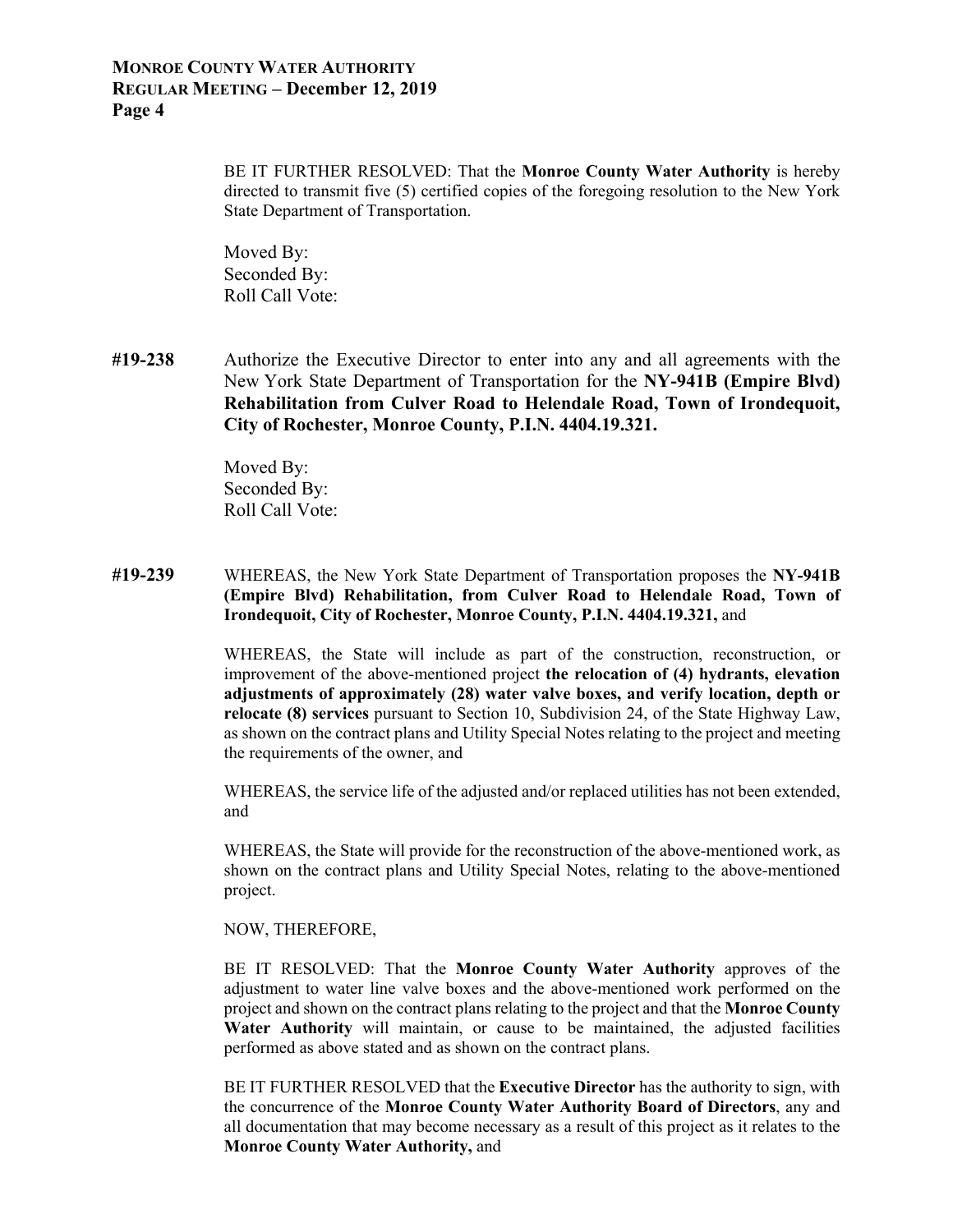BE IT FURTHER RESOLVED: That the **Monroe County Water Authority** is hereby directed to transmit five (5) certified copies of the foregoing resolution to the New York State Department of Transportation.

Moved By: Seconded By: Roll Call Vote:

**#19-240** Authorize the use of Monroe County Contract #BP-0917-19 (4700007552) for **Rental of Traffic Control Devices,** as needed, from vendor awarded **Comet Flasher, Inc.** through the current term ending August 31, 2020, for an amount not to exceed \$150,000.

> Moved By: Seconded By: Roll Call Vote:

**#19-241** Authorize the award of a unit price contract for the **Carbon Monoxide Detection Installation Project** to **Technical Systems Group, Inc.,** in the estimated amount of \$82,968.

> Moved By: Seconded By: Roll Call Vote:

**#19-242** Authorize the award of a unit price contract for the **Trailer-Mounted Portable Pump** to the low responsive, responsible bidder, **Xylem Dewatering Solutions, Inc.,** in the bid amount of \$67,372.

> Moved By: Seconded By: Roll Call Vote:

**#19-243** Authorize the purchase of **various parts and/or supplies**, as needed, for maintenance and repair of Water Authority **Dump Trucks and Crew Trucks** throughout year 2020 from **Kenworth Northeast Group** for an estimated total cost of \$40,000.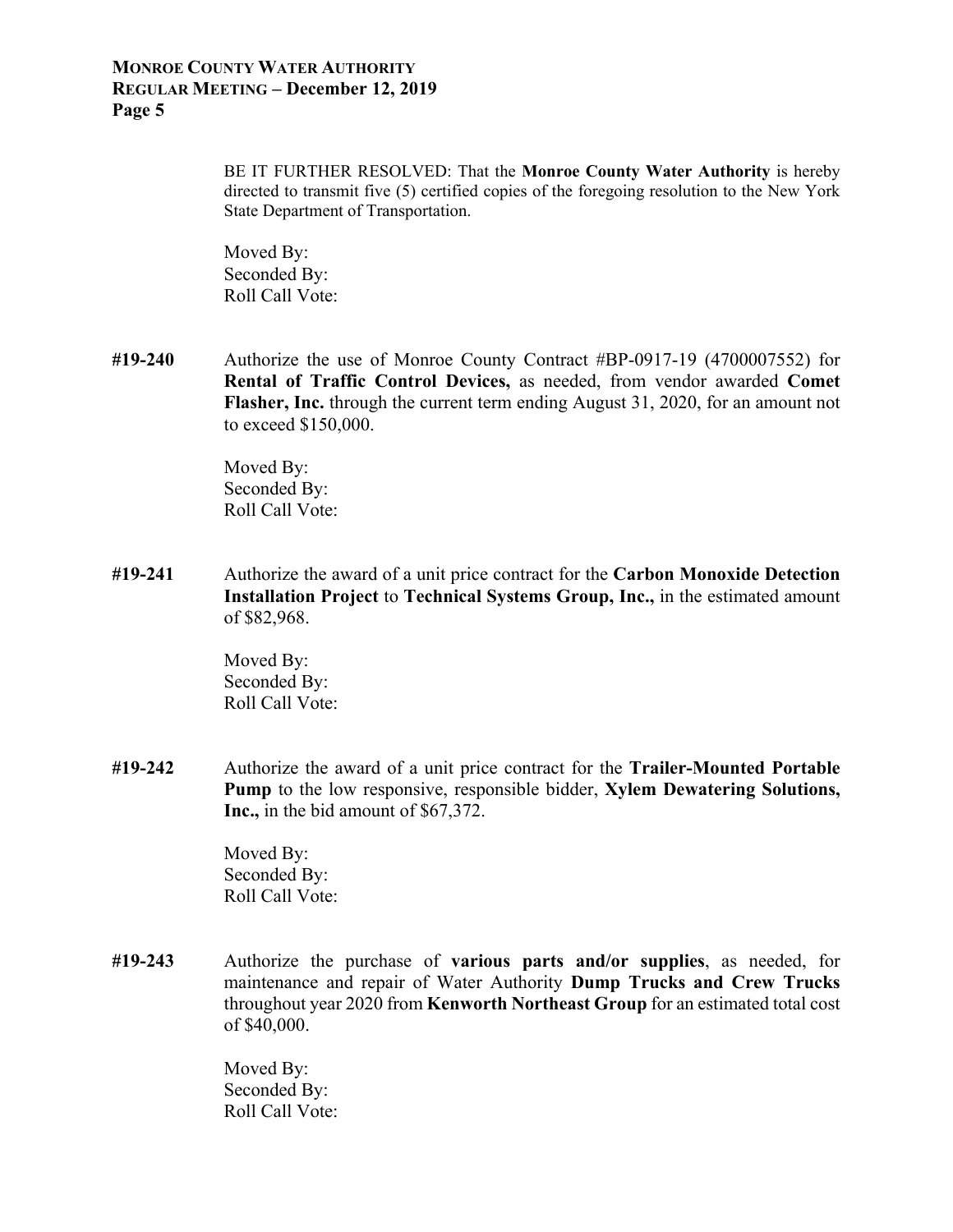**#19-244** Authorize the purchase of **various parts and/or supplies,** as needed, for maintenance and repair of the Authority's **John Deere Backhoes and Loaders** throughout year 2020 from **Five Star Equipment, Inc.,** for an estimated total cost of \$20,000.

> Moved By: Seconded By: Roll Call Vote:

**#19-245** Authorize the purchase of **various parts and/or supplies,** as needed, for maintenance and repair of the Authority's **Caterpillar Backhoes** throughout year 2020, from **Milton CAT,** for an estimated total cost of \$30,000.

> Moved By: Seconded By: Roll Call Vote:

**#19-246** Authorize a unit price contract for **Valve Box Risers**, purchased as needed from **T. Mina Supply, East, Inc.,** the low responsive, responsible bidder, in the bid amount of \$19,418.60 for an initial term of one year with the option to extend, upon mutual consent, for up to four additional one-year terms. The bid amount is based on estimated quantities, and the contract includes the option of a 5% increase in pricing per year of extension.

> Moved By: Seconded By: Roll Call Vote:

**#19-247** Authorize the purchase of a **Cisco SmartNet Maintenance and Support Agreement** for existing MCWA devices from **ComSource, Inc.,** in the total bid amount of \$22,268.69. This Agreement is for an initial term of one year, renewable up to four additional one-year terms upon mutual consent. There is also an option of a 5% increase in pricing per year of extension.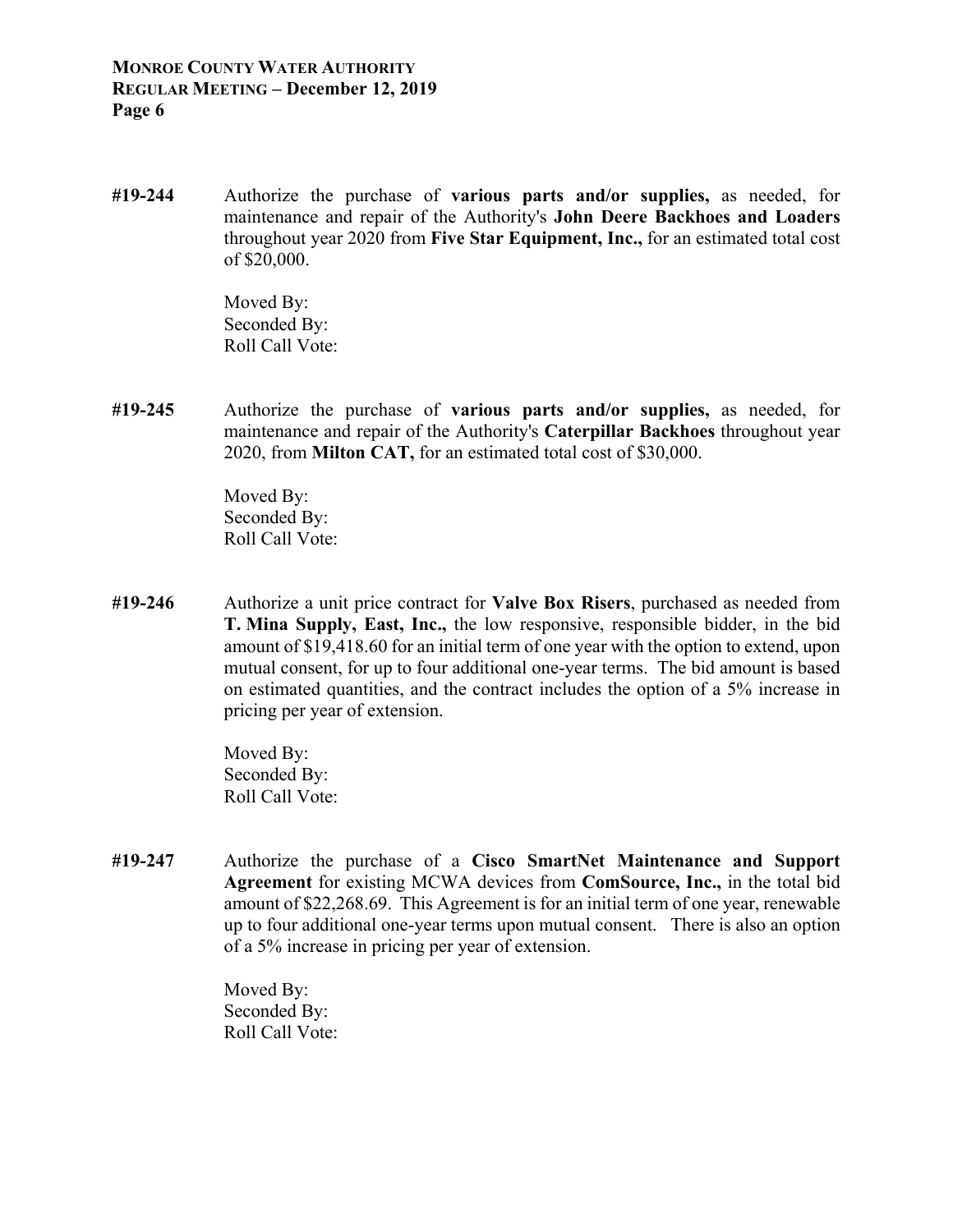**#19-248** Authorize the purchase of **Dell Latitude Laptop Computers** under NYS OGS Contract Group 73600, Award 22802 – Information Technology Umbrella Contract #PM20820 - Manufacturer Based, **Dell Marketing LP,** Lot 2, for an estimated total cost of \$82,500 for year 2020.

> Moved By: Seconded By: Roll Call Vote:

**#19-249** Authorize the Executive Director to execute a two year service contract with **Frontier Communications Corporation** for an estimated \$25,440 (\$12,720 annually). This contract includes analog and SIP trunks for voice communications for all local and long distance **business telephone service** for the East Side Operations Center and Shoremont Water Treatment Plant. This contract will have the option to extend up to three additional one-year terms upon mutual consent.

> Moved By: Seconded By: Roll Call Vote:

**#19-250** Authorize the Executive Director to execute a two year contract with **Frontier Communications Corporation** for an estimated \$19,200 (\$9,600 annually) to provide 100 MB **internet service** for the East Side Operations Center. This contract will have the option to extend up to three additional one-year terms upon mutual consent.

> Moved By: Seconded By: Roll Call Vote:

**#19-251** Authorize the Executive Director to execute a two year contract with **Charter Communications Operating, LLC,** a subsidiary of Charter Communications, Inc., for an estimated \$19,008 (\$9,504 annually) to provide 100 MB **internet service** for the Shoremont Water Treatment Plant. This contract will have the option to extend up to three additional one-year terms upon mutual consent.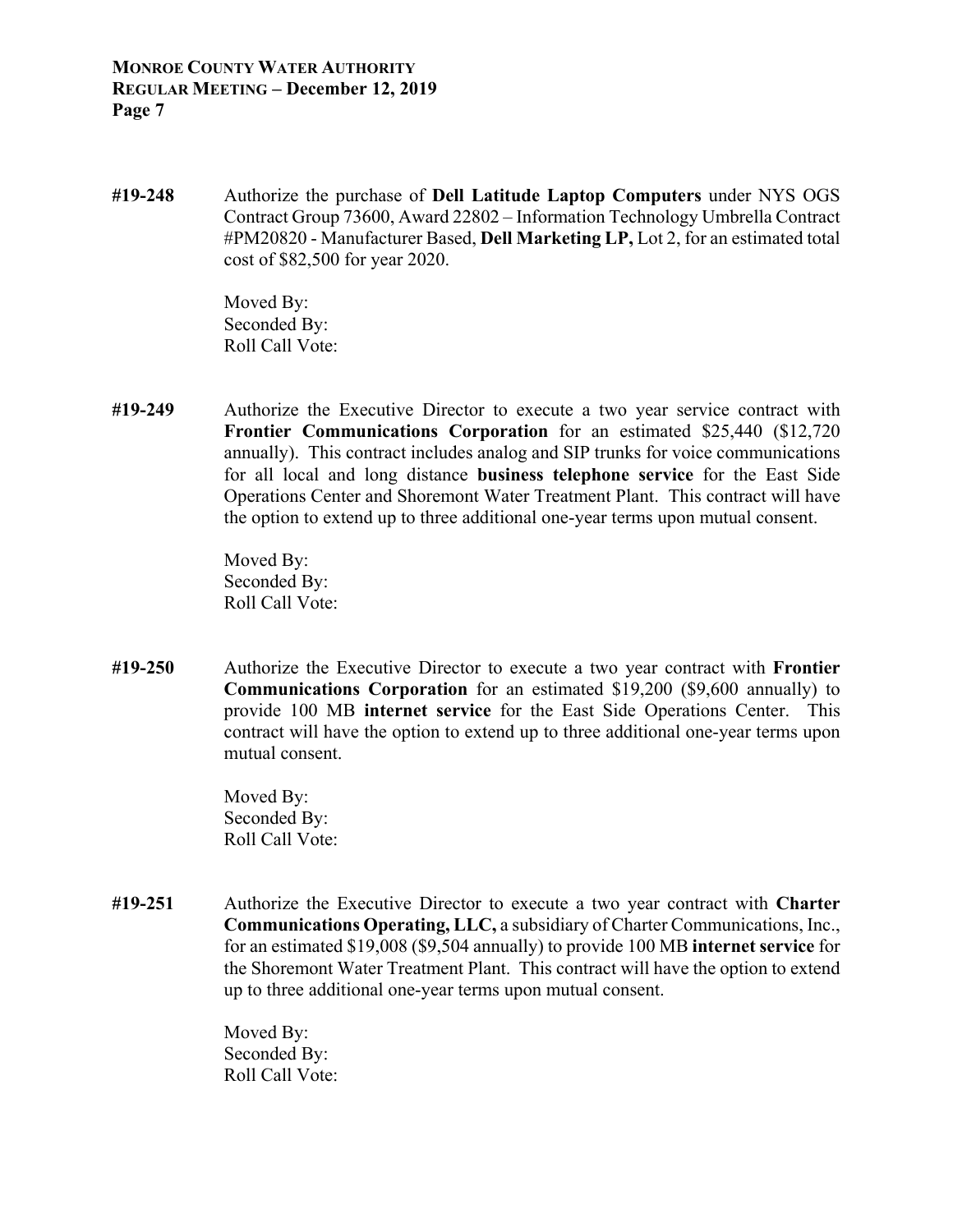**#19-252** Authorize the award of a unit price contract for **Crane and Hoist Services** to the low responsive, responsible bidder, **Han-Tek, Inc.,** for the bid amount of \$59,645 for an initial term of one year with the option to extend the contract up to four additional one-year terms upon mutual consent and at a maximum increase in price of three (3%) percent annually.

> Moved By: Seconded By: Roll Call Vote:

**#19-253** Authorize the purchase of materials and services for implementation of **upgrades to the medium voltage variable frequency drive equipment** located at the Webster Water Treatment Plant and the Lake Water Pump Station by the equipment manufacturer, **ABB Inc.,** for an estimated amount of \$85,000.

> Moved By: Seconded By: Roll Call Vote:

**#19-254** WHEREAS, the Authority desires to retain qualified and competent attorneys to advise and represent the Authority on **corporate, litigation, and state regulatory matters**; and

> WHEREAS, the Authority issued a Request for Qualifications and Proposals for **Legal Services** on October 1, 2019; and

WHEREAS, the Authority received six (6) proposals; and

 WHEREAS, the Selection Committee has carefully reviewed all the proposals submitted and has recommended it is in the best interest of the Authority to award the Legal Services contract to Harter, Secrest  $\&$  Emery LLP as the most qualified proposer.

NOW, THEREFORE, it is

 RESOLVED, that the Executive Director is authorized to enter into a Professional Services Agreement for corporate, litigation, and state regulatory legal services with Harter, Secrest & Emery LLP, attorneys and counselors, with principal offices at 1600 Bausch & Lomb Place, Rochester, NY 14604-2711, all in accordance with a *Proposal to Provide Legal Services to the Monroe County Water Authority and Statement of Qualifications*, dated November 13, 2019, submitted by Harter, Secrest & Emery LLP. Fees for legal services shall be based upon the hourly rates set forth in the separate Cost Proposal. The Agreement is for a two (2) year term commencing January 1, 2020 through December 31, 2021.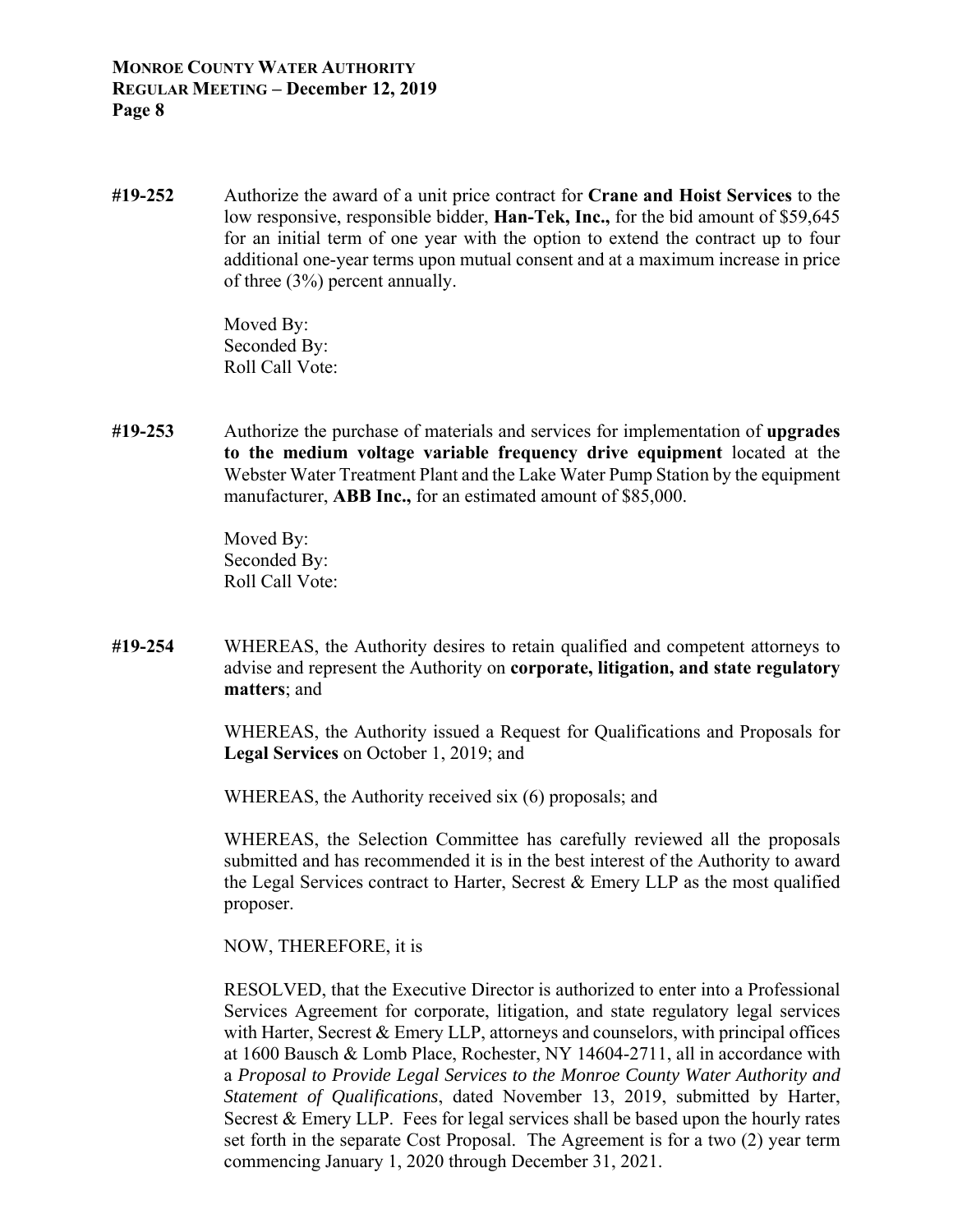FURTHER RESOLVED, that the Executive Director is authorized to extend the Agreement for an additional one-year term upon hourly rates to be agreed upon, but any increase in rates shall not exceed 3% from the previous year.

 Moved By: Seconded By: Roll Call Vote:

**#19-255** WHEREAS, the Authority desires to retain qualified and competent attorneys to advise and represent the Authority on **property and real estate matters**; and

> WHEREAS, the Authority issued a Request for Qualifications and Proposals for **Legal Services** on October 1, 2019; and

WHEREAS, the Authority received six (6) proposals; and

 WHEREAS, the Selection Committee has carefully reviewed all the proposals submitted and has recommended it is in the best interest of the Authority to award the Legal Services contract to Boylan Code LLP as the most qualified proposer.

NOW THEREFORE, it is

 RESOLVED, that the Executive Director, or his designee, is authorized to enter into a Professional Services Agreement for real estate and property services with Boylan Code LLP, attorneys and counselors, with principal offices at the Culver Road Armory, 145 Culver Road, Suite 100, Rochester, NY 14620, all in accordance with a *Statement of Qualifications for the Provision of Legal Services Pertaining to Real Estate & Property Interests to the Monroe County Water Authority,* submitted by Boylan Code LLP dated November 14, 2019. Fees for legal services shall be based upon the hourly rates set forth in the separate Cost Proposal. The Agreement is for a two (2) year term commencing January 1, 2020 through December 31, 2021.

 FURTHER RESOLVED, that the Executive Director is authorized to extend the Agreement for one additional term upon hourly rates to be agreed upon, but any increase in rates shall not exceed 3% from the previous year.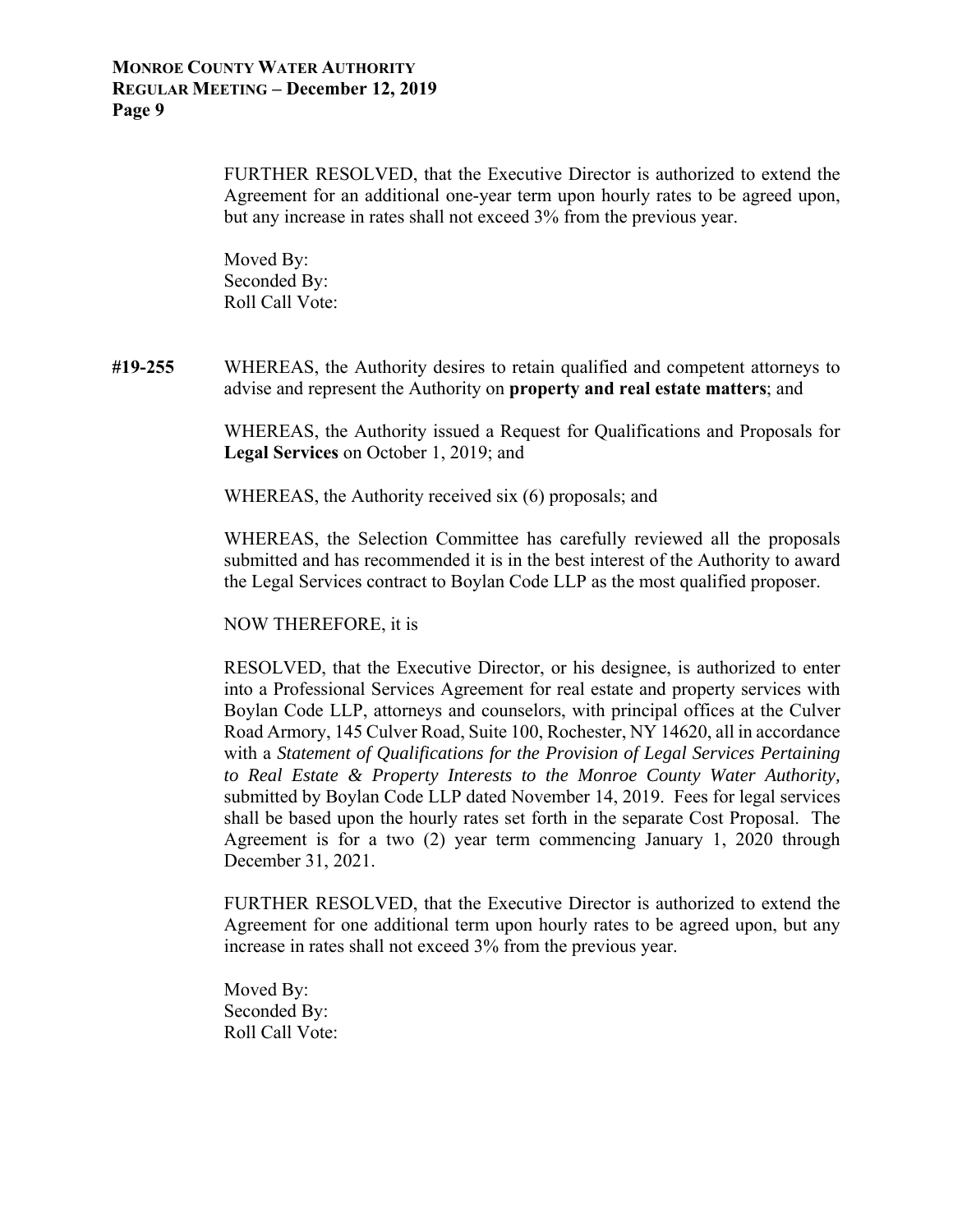#### **AUDIT COMMITTEE REPORT**

**#19-256** Authorize the Executive Director to enter into an agreement for the purchase of **Excess Workers' Compensation Insurance** through **Star Insurance Company**  as brokered through NCAComp, Inc. in accordance with the terms of such firm's written proposal for the period of January 1, 2020, through December 31, 2020, in the estimated amount of \$67,323.

> Moved By: Seconded By: Roll Call Vote:

**#19-257** Authorize the Executive Director to enter into an agreement with **Arthur J. Gallagher & Company** to provide **Property and Liability Risk Management & Insurance Consulting Services,** as proposed, for a two year term at an annual estimated cost of \$30,000, with an option to renew for two additional one-year terms upon mutual consent.

> Moved By: Seconded By: Roll Call Vote:

**#19-258** WHEREAS, in November, 2019, the Monroe County Water Authority (the "Authority") sent a Request for Qualifications ("RFQ") to numerous insurance brokerage firms; and

> WHEREAS, the Authority formed a Selection Committee to choose one or more firms as a **Broker of Record** for one or more of the Authority's insurance coverages; and

WHEREAS, three firms responded to the RFQ; and

 WHEREAS, the Selection Committee reviewed the responses and found all of the firms qualified to serve as a Broker of Record.

NOW THEREFORE, it is

 RESOLVED, the Authority hereby appoints Alliant Insurance Services, Inc., Brown & Brown of New York, Inc., and M&T Insurance Agency, Inc. to serve as **Brokers of Record** for the following types of insurance maintained by the Authority: General Liability, Public Officials Liability, Employment Practices Liability, Property, Equipment Breakdown, Inland Marine, Automobile, Crime, DIC-Excess Flood & Earthquake, Pollution, Owners & Contractors Protective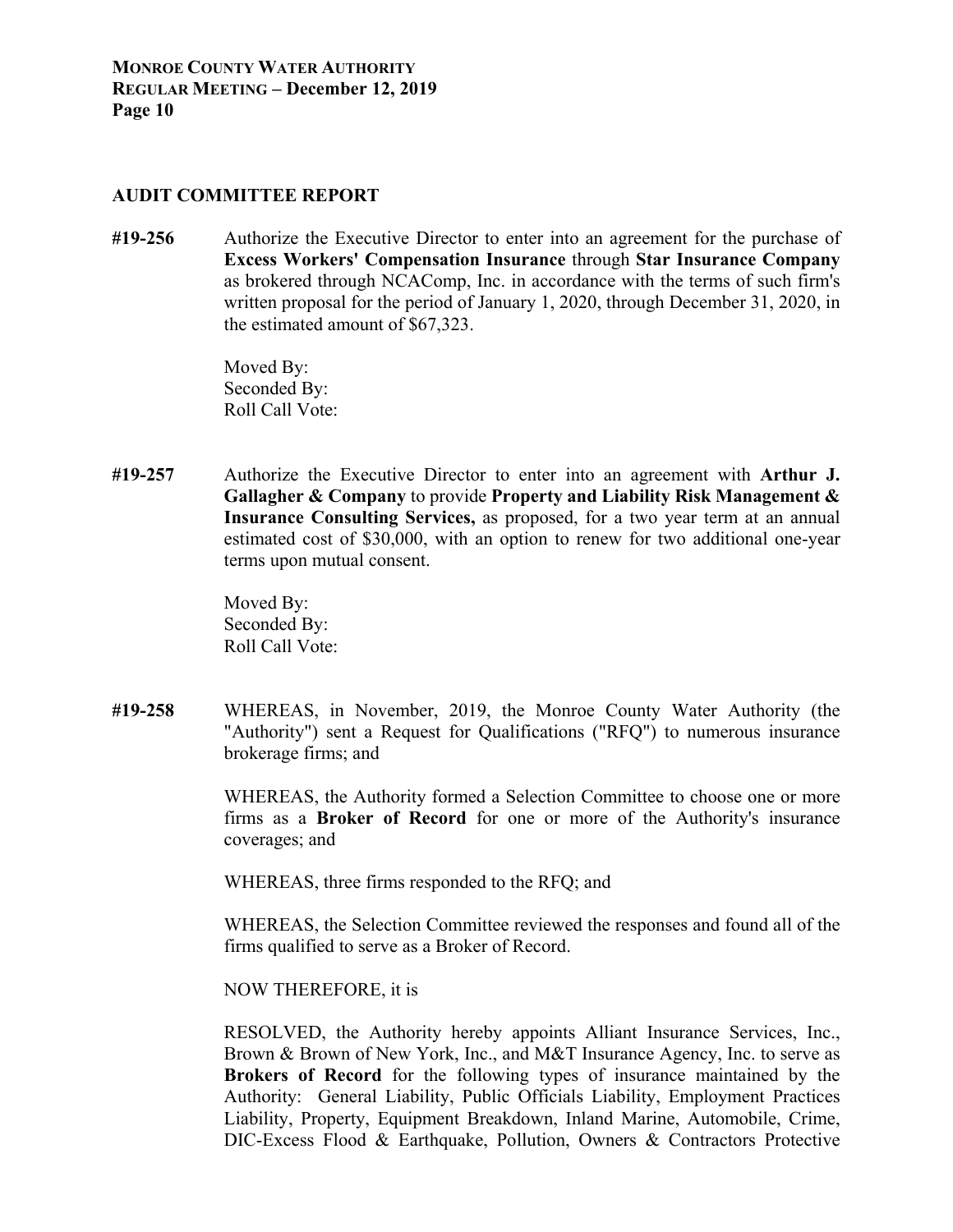(OCP), Employee Protection – Travel Accident (AD&D), Cyber, Umbrella/Excess Liability.

 FURTHER RESOLVED, all appointments for Broker of Record shall be for an initial term of three years with the option for the Authority to extend any of such appointments for up to two additional one-year renewal terms.

 FURTHER RESOLVED, regardless of the initial Broker of Record appointments, the Authority reserves the right to modify at any time during an initial term or any renewal term, in its sole discretion, one or all of the appointments (including, but not limited to, adding additional firms).

 FURTHER RESOLVED, the Members and staff of the Authority are hereby authorized and directed for and on behalf of the Authority and in its name to do all such further acts and things as may be necessary, or in the opinion of the person so acting, desirable and proper to effect the purposes of the foregoing resolutions.

 Moved By: Seconded By: Roll Call Vote:

**#19-259** The Members of the Authority expressly make the following determination for all awards of Procurement Contracts made during this meeting: (i) the proposed awardee has been found to be responsible; (ii) the proposed awardee complied with the State Finance Law provisions regarding Permissible Contacts (as defined in the Authority's Procurement Disclosure Policy); (iii) the proposed awardee has (or will prior to the final award being effective) complied with the State Finance Law provisions that require disclosure of all information required to be in the Authority's Solicitation Materials (as such term is defined in the Authority's Procurement Disclosure Policy); and (iv) the procurement process did not involve conduct that is prohibited by the Public Officers Law, the Authority's Procurement Disclosure Policy, and the Authority's Code of Ethics and Conflict of Interest Policies.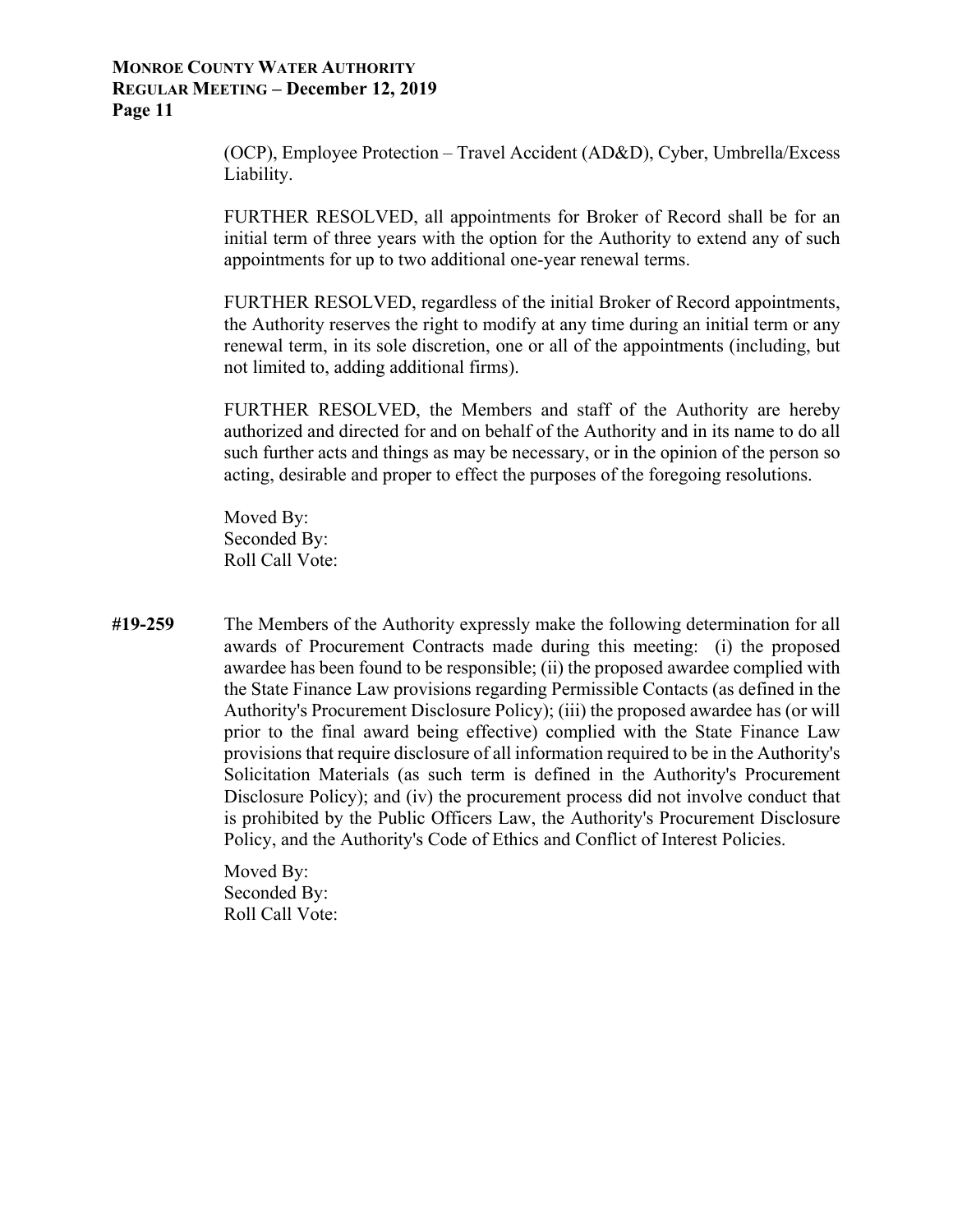#### **GOVERNANCE COMMITTEE**

**#19-260** Upon recommendation of the Monroe County Water Authority's Governance Committee, the Board hereby approves the **Authority's Purchasing and Procurement Guidelines,** as revised and presented.

> Moved By: Seconded By: Roll Call Vote:

**#19-261** Upon recommendation of the Monroe County Water Authority's Governance Committee, the Board hereby readopts the **Procurement Disclosure Policy,** as presented.

> Moved By: Seconded By: Roll Call Vote:

**#19-262** Upon recommendation of the Monroe County Water Authority's Governance Committee, the Board hereby readopts the **Professional Services Policy and Procedures,** as presented.

> Moved By: Seconded By: Roll Call Vote:

**#19-263** Upon recommendation of the Monroe County Water Authority's Governance Committee, the Board hereby approves the **Internal Controls and Financial Accountability Policy,** as revised and presented.

> Moved By: Seconded By: Roll Call Vote:

**#19-264** Upon recommendation of the Monroe County Water Authority's Governance Committee, the Board hereby approves the **Policy for Tracking and Disposal of Fixed Assets,** as revised and presented.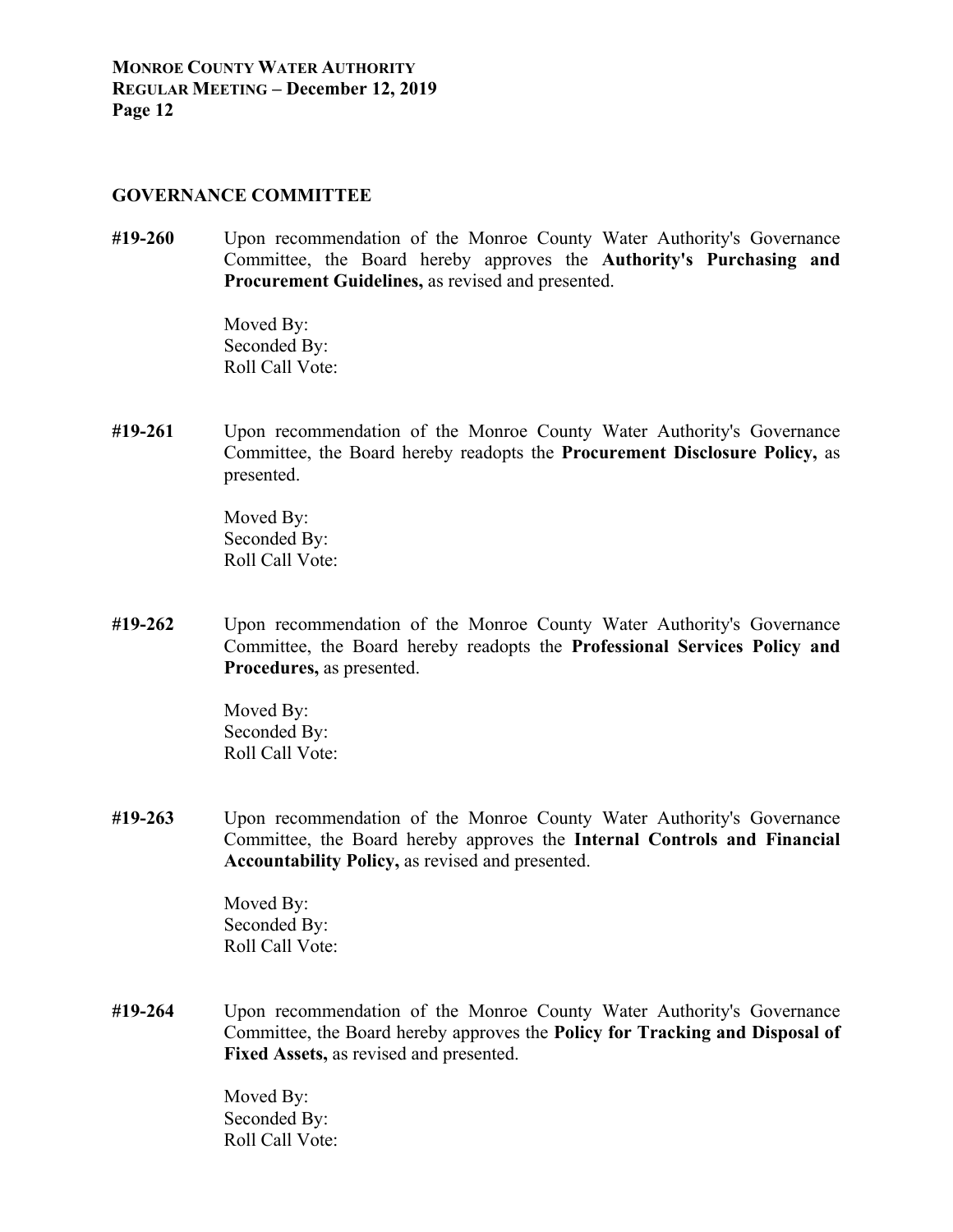**#19-265** Upon recommendation of the Monroe County Water Authority's Governance Committee, the Board hereby readopts the **Policy Regarding Time and Attendance for Executive Staff,** as presented.

> Moved By: Seconded By: Roll Call Vote:

**#19-266** Upon recommendation of the Monroe County Water Authority's Governance Committee, the Board hereby readopts the **Policy Regarding Compensation and Reimbursement for Executive Staff,** as presented.

> Moved By: Seconded By: Roll Call Vote:

**#19-267** Upon recommendation of the Monroe County Water Authority's Governance Committee, the Board hereby readopts the **Responsibilities of Members,** as presented.

> Moved By: Seconded By: Roll Call Vote:

**#19-268** RESOLVED: That **the Authority hereby ratifies and confirms in every respect the change in the Authority's** *Rules for the Sale of Water and the Collection of Rents and Charges* as presented to this meeting and made a part of the minutes hereof, which change is **effective January 1, 2020** and is subject of a Resolution of the Authority adopted at its November 14, 2019 meeting; and the Authority hereby finds and determines that the requirements of Section 1096-a of the Public Authorities Law in connection therewith have been accomplished.

> Moved By: Seconded By: Roll Call Vote:

**#19-269** Approve **travel for selected Board Members and Staff** to attend the AWWA National Convention and AWWA Conferences, NY Section – AWWA Meetings, GFOA Annual Conference, NYS-WA Meeting, NYS Department of State Educational Unit training programs, NPERLA, AMWA, and other **mission-related training seminars, conferences and meetings during 2020.** The Authority will pay for expenses in accordance with its Travel and Reimbursement Policy.